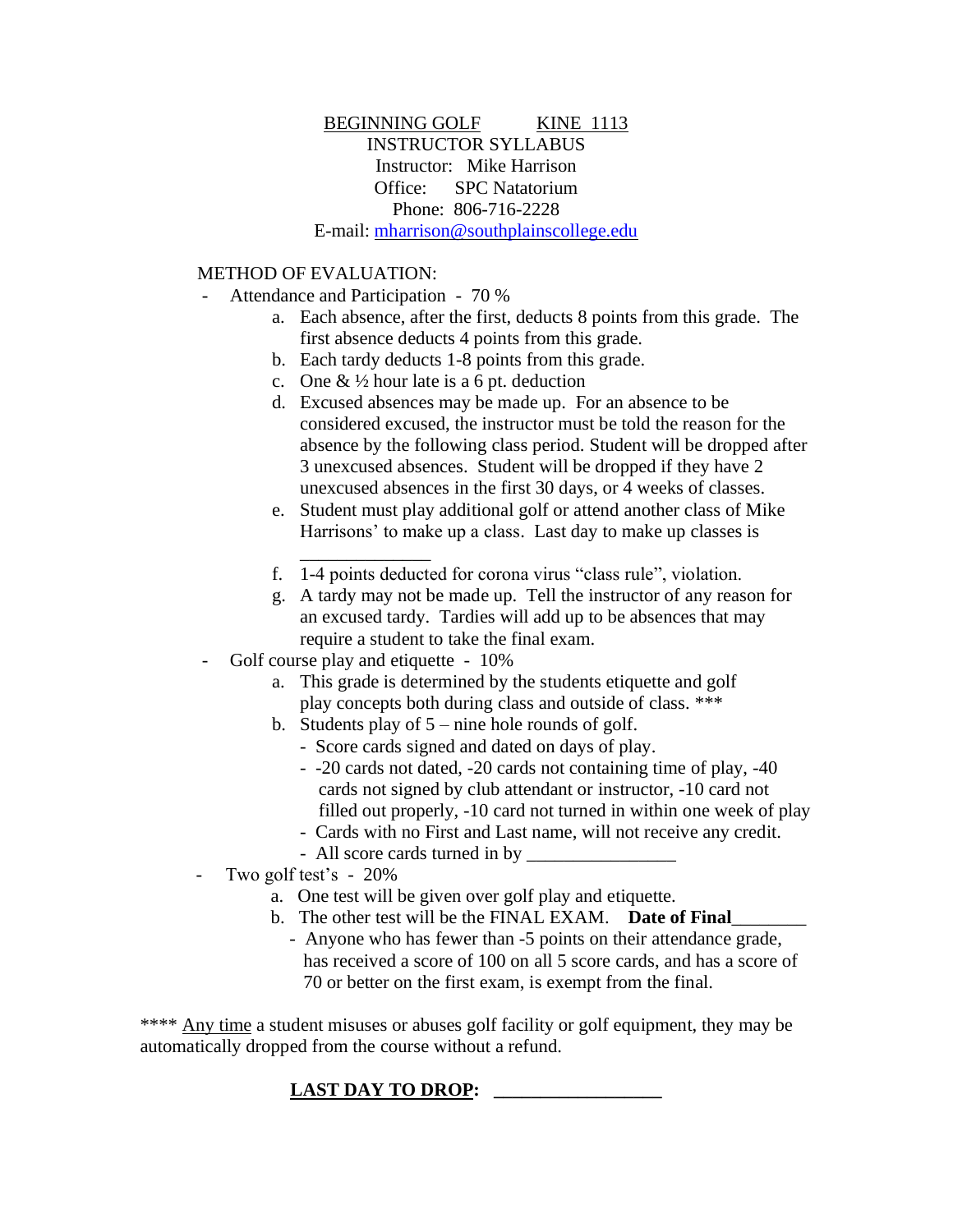## **SOUTH PLAINS COLLEGE 1401 S. COLLEGE AVE. LEVELLAND, TX 79336**

| <b>Course Number:</b>         | <b>KINE 1113</b>                                                                                                                                          |  |  |
|-------------------------------|-----------------------------------------------------------------------------------------------------------------------------------------------------------|--|--|
| Course Title:                 | Beginning Golf                                                                                                                                            |  |  |
| <b>Course Credit Hours: 1</b> | Lecture Hours: 0 Lab Hours: 3 Clinical Hours: 0                                                                                                           |  |  |
| Prerequisite:                 | None                                                                                                                                                      |  |  |
| <b>Textbook:</b>              | National Golf Foundation: USGA Rules of Golf (provided)                                                                                                   |  |  |
| <b>Supplies:</b>              | Golf Clubs, Golf Bag, Golf Balls & tees, Golf/Athletic Shoes                                                                                              |  |  |
| <b>Course Description:</b>    | This course covers basic golf rules, etiquette, and mechanics.<br>Five full rounds of golf must be completed by semesters end.<br>Class meets off campus. |  |  |

#### **Course Requirements:**

- Attendance, participation, and promptness
- Abide by Corona Virus rules for the class (Anytime a student enters a class room or comes within 6 feet of another student, that student must be properly wearing a mask). Student could be dropped from class, for failure to comply.
- Accomplishment of daily assignments
- Abide by golf rules and attire
- Complete assigned rounds of golf and written final

**Course Format Includes:** Lecture and Video tapes, driving range practice,

 Demonstration's, putting and chipping techniques, and course play.

**Method of Evaluation:** See instructors grading policy

Diversity Statement: In this class, the teacher will establish and support an environment that values and nurtures individual and group differences and encourages engagement and interaction. Understanding and respecting multiple experiences and perspectives will serve to challenge and stimulate all of us to learn about others, about the larger world and about ourselves. By promoting diversity and intellectual exchange, we will not only mirror society as it is, but also model society as it should and can be.

Disabilities Statement: Levelland Campus: Students with disabilities, including but not limited to physical, psychiatric, or learning disabilities, who wish to request accommodations in this class should notify the Special Services Office early in the semester so that the appropriate arrangements may be made. In accordance with federal law, a student requesting accommodations must provide documentation of his/her disability to the Special Services Coordinator. For more information, call or visit the Special Services Office in the Student Services building, 806-716-4675

Concealed Handgun: Pursuant to section 30.06 penal code (trespass by license holder with a concealed handgun), a person licensed under subchapter H chapter 411, government code (handgun licensing law), may not enter this property with a concealed handgun.

SCHOOL CLOSURE: If SPC moves all classes to "on-line", then students will have to either get a "Map my walk" app, play golf on their own, or both, to finish this class. This will be explained on the first day of class.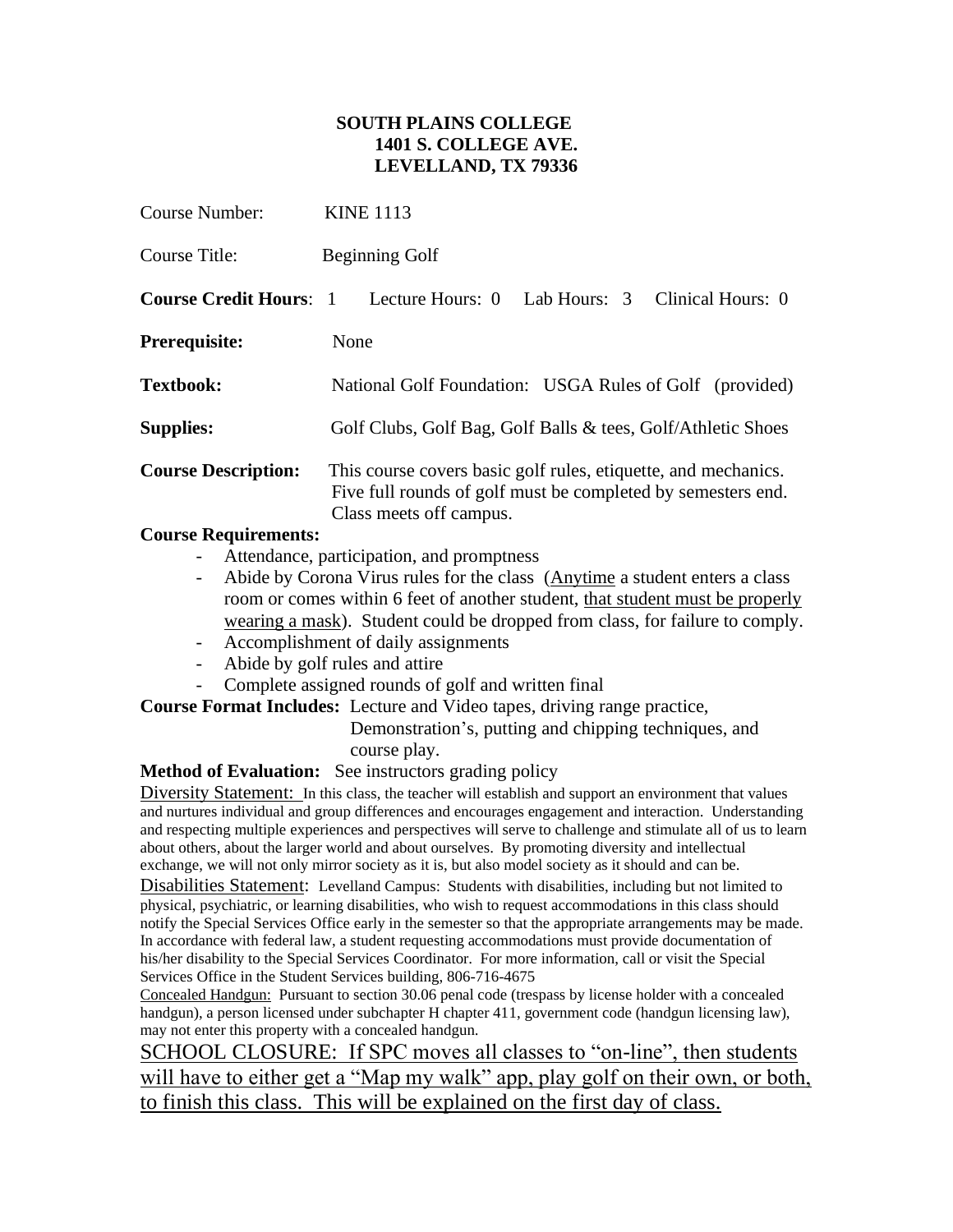#### BEGINNING GOLF KINE 1113

#### EXPECTED LEARNING OUTCOMES EVALUATION

| 1. Student will demonstrate knowledge of, and<br>performance of, proper grip, stance, and posture<br>when addressing the golf ball.                                                           | Daily participation $\&$<br><b>Instructor</b> observation |
|-----------------------------------------------------------------------------------------------------------------------------------------------------------------------------------------------|-----------------------------------------------------------|
| 2. Student will apply knowledge gained for the<br>total use of various clubs.                                                                                                                 | Daily participation                                       |
| 3. Student will demonstrate and execute pre-shot<br>routine, putting, chip and run shots, and various<br>golf swings (quarter, half, and three-quarter swing)<br>needed for the game of golf. | Daily participation                                       |
| 4. Student will demonstrate knowledge of proper<br>etiquette, attitude, and conduct during practice<br>and play time on a golf course.                                                        | Test $# 1$ and<br>Daily observation                       |
| 5. Student will be able to apply the knowledge gained<br>in class to safely play a game of golf, which<br>includes proper use of rules, proper scoring, and<br>total play.                    | Score cards and<br>Final Exam                             |
| 6. Students will develop an interest in golf through<br>attending and participating regularly in class.                                                                                       | Daily observation<br>Daily Participation                  |

#### PHED 1113 BEGINNING GOLF WEEKLY SCHEDULE

#### WEEK 1

- 1. Class orientation, explanation of equipment and materials needed for class, explanation of the evaluation of the student for their final grade.
- 2. Explain golf etiquette hand out. Explain the importance of golf etiquette on the entire course (Tee-boxes, fairway, bunkers, & greens).
- 1. Etiquette test and show the video on  $\frac{1}{2}$  golf swing.
- 2. Review club grip and the  $\frac{1}{2}$  swing.

#### WEEK 2

- 1. Show video on the proper grip of the golf club
- 2. Explain the proper grip of the club and the starting of a  $\frac{1}{2}$  swing using all irons.
- 3. Etiquette test.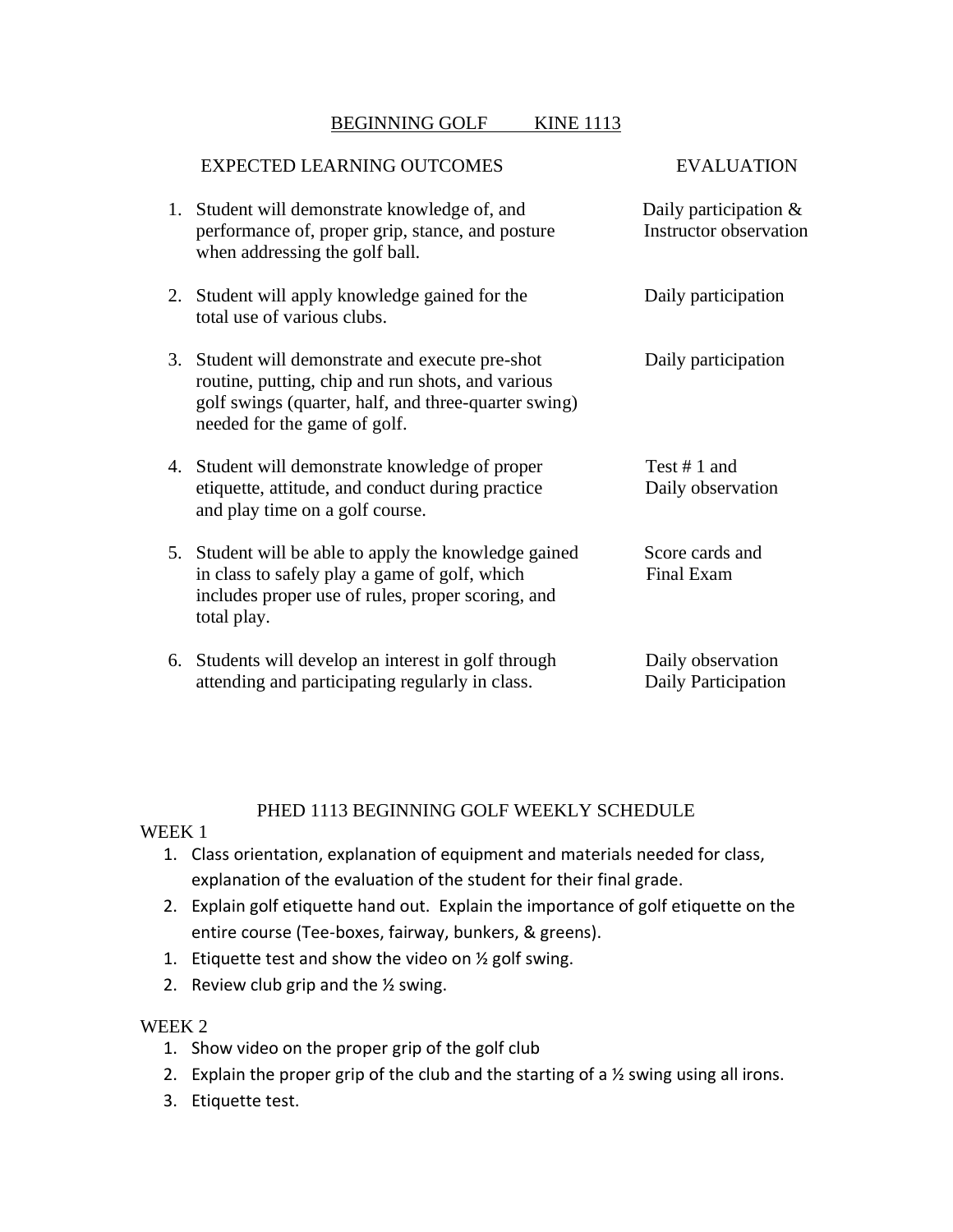## WEEK 3

- 1. Practice  $\frac{1}{2}$  and  $\frac{3}{4}$  swings using all clubs
- 2. Practice chipping and putting.
- 3. Show video on the full swing.
- 4. Practice the full swing using all clubs

## WEEK 4

1. Play a 9 hole round of golf.

# WEEK 5

- 1. Show the video that teaches chipping and pitching onto the green.
- 2. Continue practice on the driving range using all clubs
- 3. Give student their golf rules book and explain all of their final will come from the book.

# WEEK 6

1. Teach and play a round of Scramble golf

# WEEK 7

- 1. Practice the use of all clubs.
- 2. Let student practice whatever is giving them difficulty.

## Week 8

1. Play a 9 hole round of golf.

# WEEK 9

- 1. Explain everything found on a score card.
- 2. Finish the class students working on their own.

# WEEK 10

- 1. Practice on the driving range.
- 2. Beginners will be taught something the advanced players researched

# WEEK 11

1. Play a 9 hole round of golf. Note problems and improvement.

# WEEK 12

- 1. Teach pre-shot routine. Practice pre-shot routine.
- 2. Using score cards turned in, develop even teams for another golf scramble play.

## WEEK 13

1. Allow the student to play another 9 hole golf round.

## WEEK 14